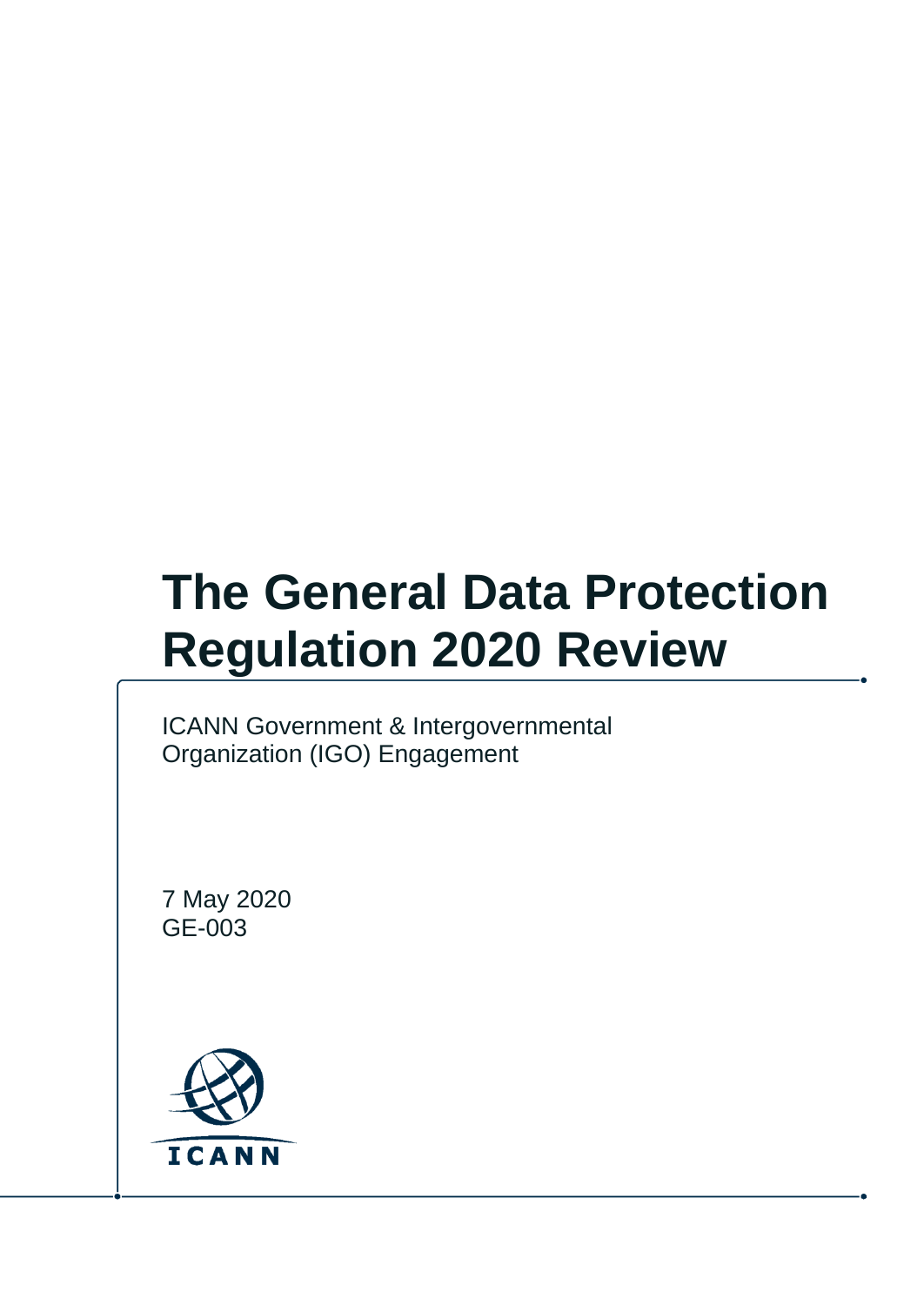#### **TABLE OF CONTENTS**

| <b>Context</b><br>The GDPR 2020 Review<br>The 2020 Review: A Closer Look<br>Relevance for ICANN and ICANN Org's Contribution to the Open Consultation |        |
|-------------------------------------------------------------------------------------------------------------------------------------------------------|--------|
|                                                                                                                                                       |        |
|                                                                                                                                                       | 4<br>5 |
|                                                                                                                                                       |        |

- 6 -

 $\bullet$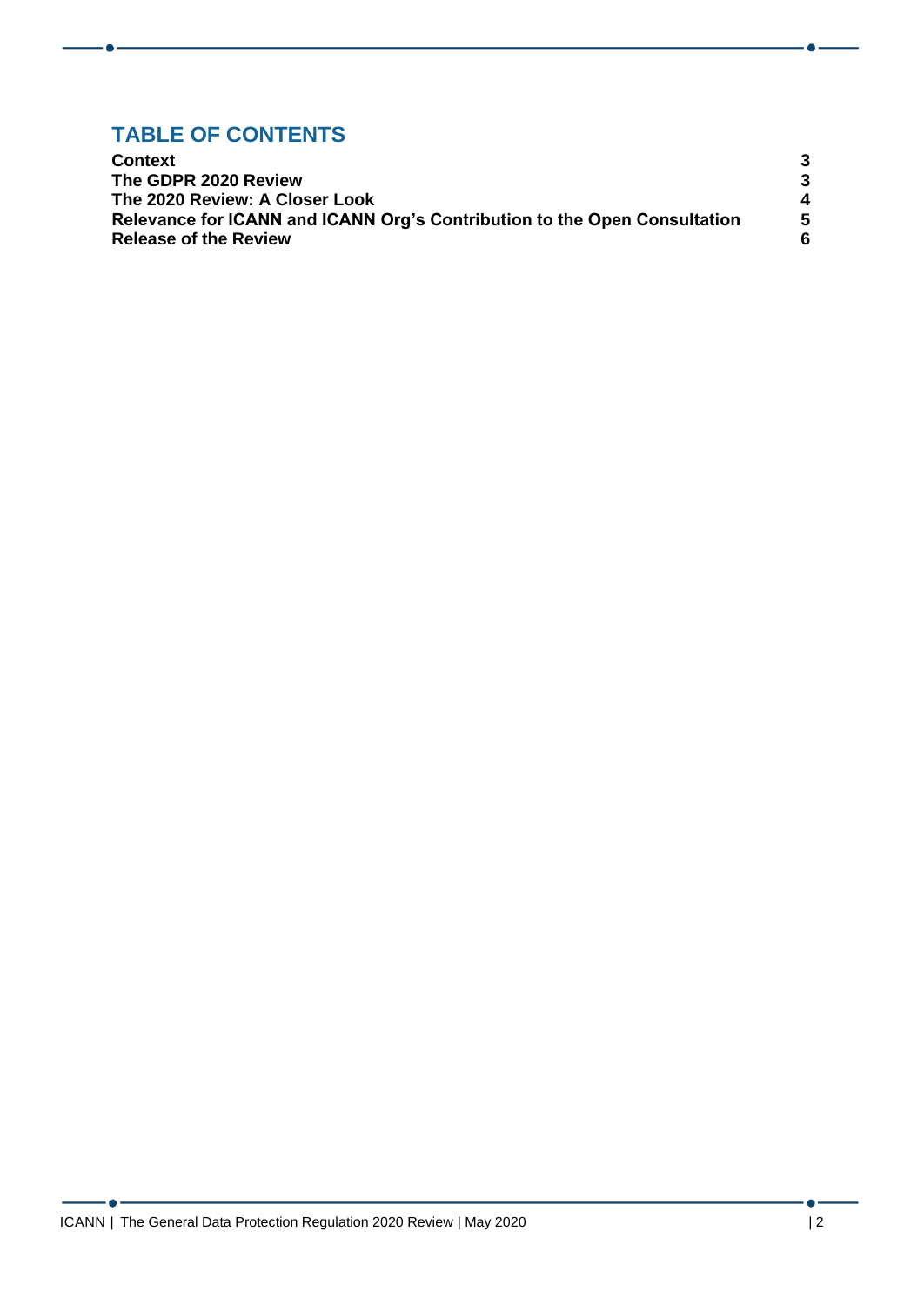# <span id="page-2-0"></span>**Context**

On 25 May 2018, the General Data Protection Regulation (GDPR) became applicable in the twenty-eight (at the time) member states of the European Union (EU), after being approved by the European Parliament and the Council in 2015. It came into force in the broader European Economic Area<sup>1</sup> on 20 July 2018.

The GDPR was a major overhaul of EU privacy rules, expanding their scope and strengthening their enforcement. In this respect, the GDPR reinforced the rights of individuals; most notably, the right to be forgotten, privacy by design, and rights on automated processing. It also provided stronger means of collaboration for data protection authorities (DPAs) and the power to issue punitive fines in cases of noncompliance of a similar magnitude as those that apply in antitrust.

The GDPR has been a pioneering law aimed at channeling lawmakers' efforts in regulating the adverse effects of digitization. Both intended and unintended effects of the law are felt around the globe and in practically every sector of economic activity.

# <span id="page-2-1"></span>**The GDPR 2020 Review**

In accordance with the **EU** better regulation guidelines, EU legislation is normally subject to review after five years. The review may or may not lead to changes in the law concerned.

However, the GDPR review clause, Article 97, applies after only two years and every four years thereafter. In the context of each review, the Commission will prepare a report where it "shall examine, in particular, the application and functioning of (a) Chapter V on the transfer of personal data to third countries or international organisations… [and] (b) Chapter VII on cooperation and consistency" among national DPAs. If necessary, the Commission can propose amendments to the GDPR.

The 2020 review will examine how the European DPAs work together and make use of the tools provided by the GDPR to enhance their cooperation, and whether the GDPR ensures comparable enforcement of the law across EU member states. It will also assess the system for approval mechanisms of international data transfers outside the EU.

In addition, the 2020 review is likely to evaluate perceived inconsistencies in parts of the law where member states have been given a margin of discretion in how they apply certain GDPR rules. This will include a general stocktaking exercise on the implementation at the national level. Other points that could be examined include the relationship between the GDPR and sector-specific technologies, such as artificial intelligence (AI), smart mobility, and blockchain. In light of the COVID-19 crisis, the Commission will likely also consider the role of data protection in this context and on the use of technological tools such as contacttracing apps to tackle the emergency.

The 2020 GDPR review, however, will not be a full revision and should not be expected to lead to substantial changes in the legislation. Although the GDPR review clause provides that "the Commission shall, if necessary, submit appropriate proposals to amend this Regulation," as mentioned above, "in particular taking into account of developments in

<sup>&</sup>lt;sup>1</sup> The European Economic Area (EEA) unites the EU Member States and the three EEA EFTA States (Iceland, Liechtenstein, and Norway) into an Internal Market governed by the same basic rules. <https://www.europarl.europa.eu/factsheets/en/sheet/169/the-european-economic-area-eea-switzerland-and-the-north>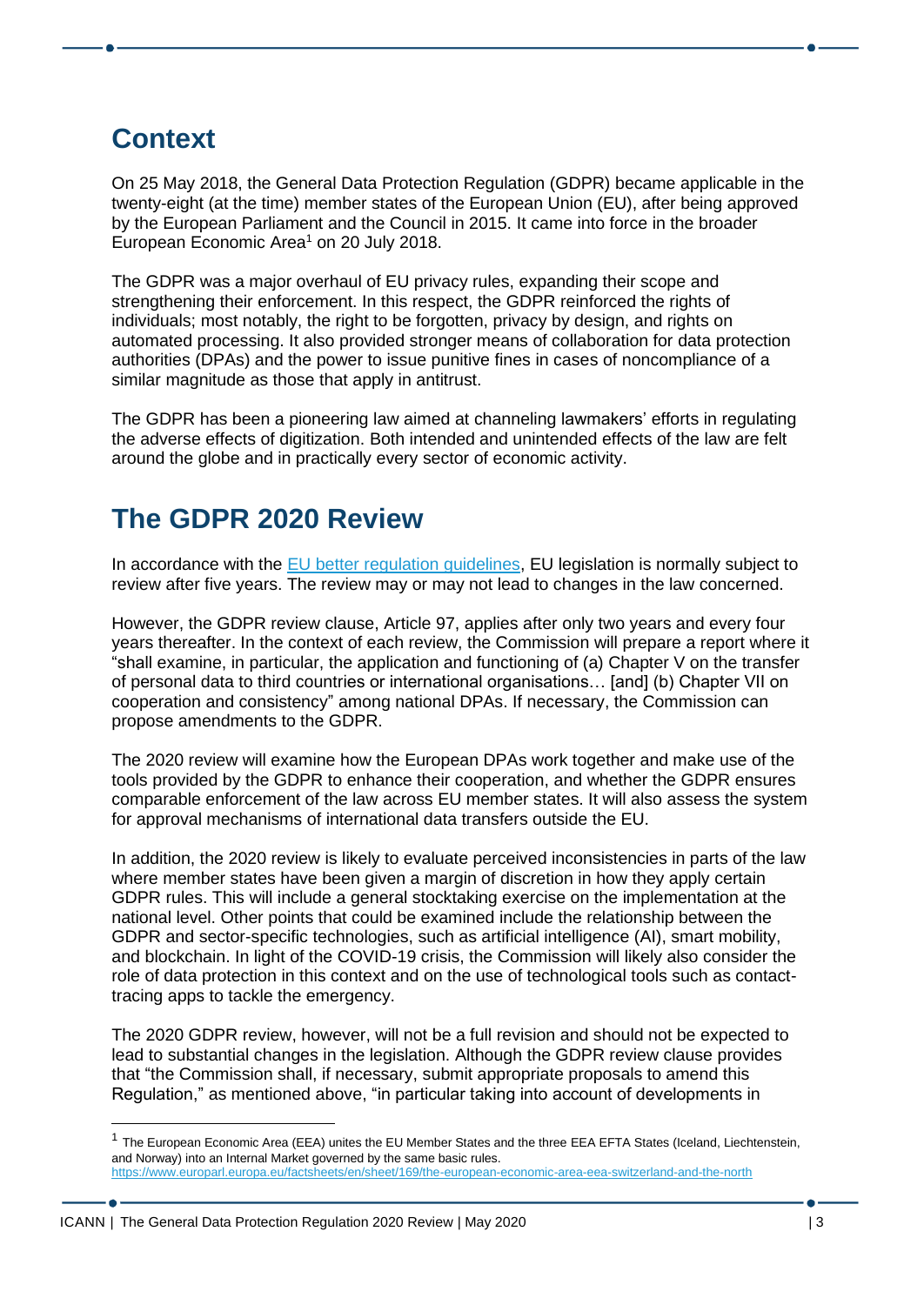information technology," the Commission has not indicated that such proposals are being considered.

The review will be carried out by the European Commission on the basis of information provided by EU member states, the European Parliament, and European DPAs. All of these institutions have already provided their input.<sup>2</sup> The European Commission also announced a public consultation inviting feedback from citizens and stakeholders on the scope of its GDPR 2020 evaluation, which was set to cover the international transfers of personal data to non-EU countries, and the cooperation mechanisms between national data protection authorities per the initiative's published roadmap.<sup>3</sup> The public consultation remained open from 1 to 29 April 2020.

#### <span id="page-3-0"></span>**The 2020 Review: A Closer Look**

Based on the input sought and provided by the institutions so far, the review will include the Commission's evaluation of cooperation among DPAs, especially the "one-stop shop" (OSS) mechanism. The OSS allows a controller to rely on one DPA, where it has the principal EU establishment, who will then coordinate with an authority of another member state if there is a cross-border issue. The DPAs produced a summarized report of the questionnaire sent by the Commission and published the responses per each country.<sup>4</sup> The results of the questionnaire highlighted some difficulties in the collaboration among DPAs, especially related to funding, administrative differences, and divergent administrative requirements in the national laws. Consequently, the result is often a delay in the resolution of disputes and the overall enforcement of rules. Other problems concern different definitions of some terms such as "draft decision," "undue delay," "relevant information," and "cultural differences," which may lead to different interpretations and practices.<sup>5</sup> Another item raised by the DPAs is the lack of funding, which will likely be addressed by the Commission.

It is worth noting that, in the past few months, German DPAs especially have voiced dissatisfaction with the current framework. An article in the *Handelsblatt*<sup>6</sup> , a leading German business newspaper, reported that the Federal Commissioner for Data Protection Ulrich Kelber has criticized the lack of decision by the Irish DPA in some cases concerning major tech companies, calling its inaction "unbearable." For this reason, "his doubts grew day by day" on "whether the one-stop shop can stay as it is, whether it only requires minor corrections, or whether you have to take a major radical step." As a result, he supported the idea of a European centralized body bound by European administrative law rather than by national law. The Hamburg Data Protection Authority Commissioner Johannes Caspar echoed similar concerns, criticizing the "massing of the leading control competence with few authorities."

3 See Roadmap at [https://ec.europa.eu/info/law/better-regulation/have-your-say/initiatives/12322-Report-on-the-application-of](https://ec.europa.eu/info/law/better-regulation/have-your-say/initiatives/12322-Report-on-the-application-of-the-General-Data-Protection-Regulation)[the-General-Data-Protection-Regulation.](https://ec.europa.eu/info/law/better-regulation/have-your-say/initiatives/12322-Report-on-the-application-of-the-General-Data-Protection-Regulation)

- <sup>5</sup> See German Supervisory Authorities contribution page 5 at
- [https://edpb.europa.eu/sites/edpb/files/de\\_sas\\_gdpr\\_art\\_97questionnaire.pdf](https://edpb.europa.eu/sites/edpb/files/de_sas_gdpr_art_97questionnaire.pdf)

<sup>6</sup> See "Datenschützer Kelber bringt neue EU-Behörde gegen Facebook & Co. ins Spiel" at [https://www.handelsblatt.com/politik/deutschland/datenschutz-verstoesse-datenschuetzer-kelber-bringt-neue-eu-behoerde](https://www.handelsblatt.com/politik/deutschland/datenschutz-verstoesse-datenschuetzer-kelber-bringt-neue-eu-behoerde-gegen-facebook-und-co-ins-spiel/25479302.html)[gegen-facebook-und-co-ins-spiel/25479302.html,](https://www.handelsblatt.com/politik/deutschland/datenschutz-verstoesse-datenschuetzer-kelber-bringt-neue-eu-behoerde-gegen-facebook-und-co-ins-spiel/25479302.html) Handelsblatt 28.01.2020

<sup>&</sup>lt;sup>2</sup> See submissions from European Council[:](https://www.parlament.gv.at/PAKT/EU/XXVII/EU/00/73/EU_07382/imfname_10949357.pdf) https://data.consilium.europa.eu/doc/document/ST-14994-2019-REV-1/en/pdf, European Parliament (press leak)[: https://www.politico.eu/wp-](https://urldefense.proofpoint.com/v2/url?u=https-3A__www.politico.eu_wp-2Dcontent_uploads_2020_03_SKM-5FC45820030616021.pdf-3Futm-5Fsource-3DPOLITICO.EU-26utm-5Fcampaign-3D9dc3058825-2DEMAIL-5FCAMPAIGN-5F2020-5F03-5F06-5F02-5F08-26utm-5Fmedium-3Demail-26utm-5Fterm-3D0-5F10959edeb5-2D9dc3058825-2D189796441&d=DwMGaQ&c=FmY1u3PJp6wrcrwll3mSVzgfkbPSS6sJms7xcl4I5cM&r=-7h6cvM_OPRbO5bNxmxbIC-1LdMcxh3YhHFvOFZCP6Q&m=tf3nHS3TkFTS5NycKucpAL_jaOkN8ZXc7yjxyGUnyd0&s=gf3vlhCpz6GXqzic--bhLxE_BEDRGzNzn5DXT91HDD8&e=)

[content/uploads/2020/03/SKM\\_C45820030616021.pdf?utm\\_source=POLITICO.EU&utm\\_campaign=9dc3058825-](https://urldefense.proofpoint.com/v2/url?u=https-3A__www.politico.eu_wp-2Dcontent_uploads_2020_03_SKM-5FC45820030616021.pdf-3Futm-5Fsource-3DPOLITICO.EU-26utm-5Fcampaign-3D9dc3058825-2DEMAIL-5FCAMPAIGN-5F2020-5F03-5F06-5F02-5F08-26utm-5Fmedium-3Demail-26utm-5Fterm-3D0-5F10959edeb5-2D9dc3058825-2D189796441&d=DwMGaQ&c=FmY1u3PJp6wrcrwll3mSVzgfkbPSS6sJms7xcl4I5cM&r=-7h6cvM_OPRbO5bNxmxbIC-1LdMcxh3YhHFvOFZCP6Q&m=tf3nHS3TkFTS5NycKucpAL_jaOkN8ZXc7yjxyGUnyd0&s=gf3vlhCpz6GXqzic--bhLxE_BEDRGzNzn5DXT91HDD8&e=) [EMAIL\\_CAMPAIGN\\_2020\\_03\\_06\\_02\\_08&utm\\_medium=email&utm\\_term=0\\_10959edeb5-9dc3058825-189796441, and](https://urldefense.proofpoint.com/v2/url?u=https-3A__www.politico.eu_wp-2Dcontent_uploads_2020_03_SKM-5FC45820030616021.pdf-3Futm-5Fsource-3DPOLITICO.EU-26utm-5Fcampaign-3D9dc3058825-2DEMAIL-5FCAMPAIGN-5F2020-5F03-5F06-5F02-5F08-26utm-5Fmedium-3Demail-26utm-5Fterm-3D0-5F10959edeb5-2D9dc3058825-2D189796441&d=DwMGaQ&c=FmY1u3PJp6wrcrwll3mSVzgfkbPSS6sJms7xcl4I5cM&r=-7h6cvM_OPRbO5bNxmxbIC-1LdMcxh3YhHFvOFZCP6Q&m=tf3nHS3TkFTS5NycKucpAL_jaOkN8ZXc7yjxyGUnyd0&s=gf3vlhCpz6GXqzic--bhLxE_BEDRGzNzn5DXT91HDD8&e=) 

European Data Protection Board[:](https://edpb.europa.eu/sites/edpb/files/files/file1/edpb_contributiongdprevaluation_20200218.pdf) [https://edpb.europa.eu/sites/edpb/files/files/file1/edpb\\_contributiongdprevaluation\\_20200218.pdf.](https://edpb.europa.eu/sites/edpb/files/files/file1/edpb_contributiongdprevaluation_20200218.pdf)

<sup>4</sup> See [https://edpb.europa.eu/individual-replies-data-protection-supervisory-authorities\\_en.](https://edpb.europa.eu/individual-replies-data-protection-supervisory-authorities_en)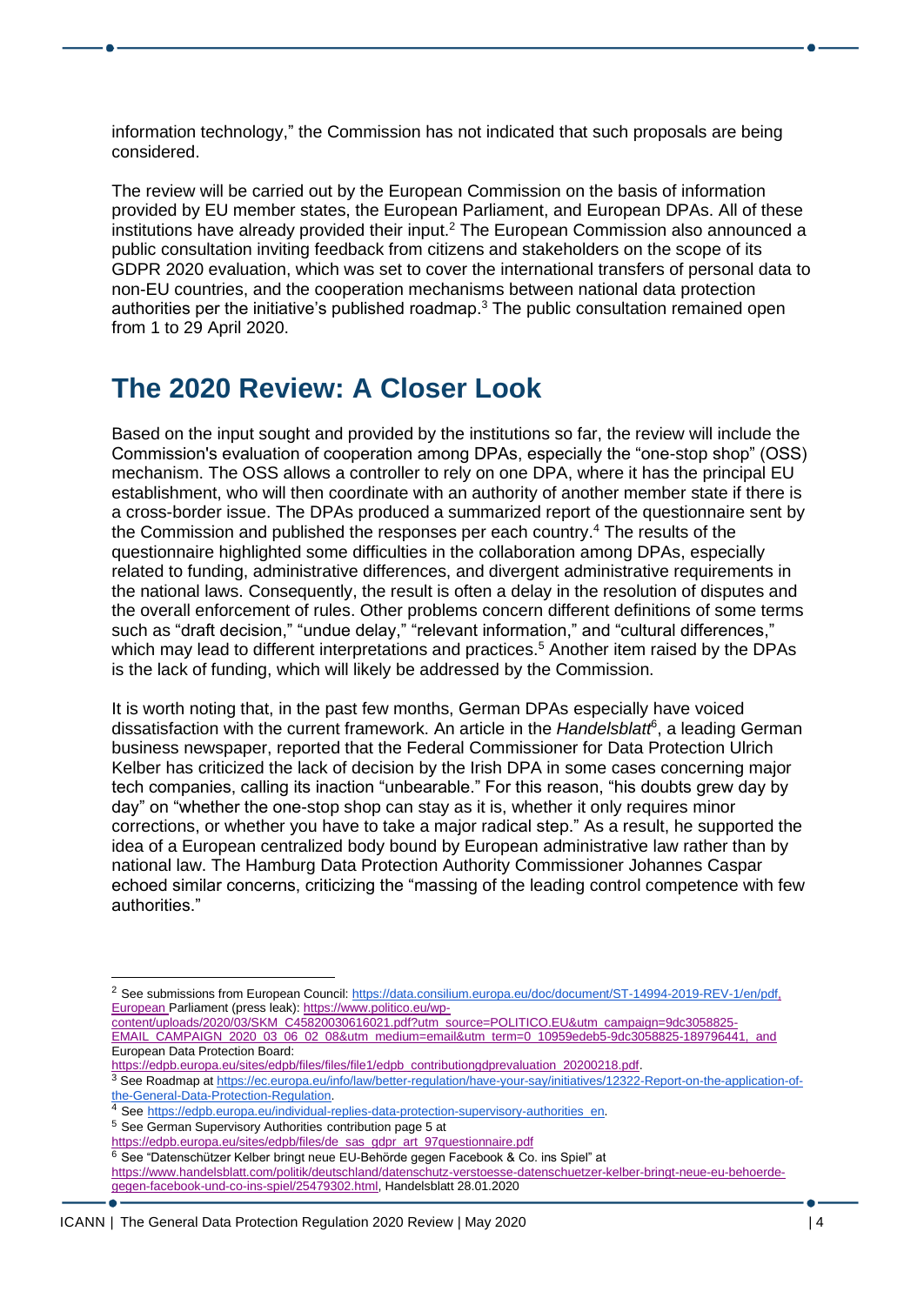At the end of 2019, European Data Protection Supervisor Wojtek Wiewiorowski said in an interview<sup>7</sup> that "divergence is not only down to legal and cultural differences, but also to the political situation" in the member states, and that "sometimes it's a very vivid discussion." He added, however, that "when the decision is done, and the voting has been done, and there is somebody who has been outvoted by the others, they are following the decision of all."

On international data transfers, the review will most likely include a point on the state of play of the revision of the so-called Standard Contractual Clauses. These are a set of previously made contractual terms and conditions, committed to by the sender and the receiver of personal data. This revision has been on hold due to the Schrems II case<sup>8</sup> pending before the European Court of Justice.

When it comes to discrepancies of implementation between member states, the Commission is expected to address the differences allowed by the GDPR. This will cover issues such as age limits to protect the privacy of children and the notion of consent, as well as other outstanding inconsistencies related to countries' transposition, which are considered problematic for ensuring effective enforcement of the law.

Finally, the revision will also likely contain an assessment of how the GDPR contributes to this Commission's broader policy goals such as sustainability and digitalization of EU industry and society, and how these goals relate to the protection of personal data.

## <span id="page-4-0"></span>**Relevance for ICANN and ICANN Org's Contribution to the Open Consultation**

The requirements of the GDPR have had a significant impact on the personal data processing activities of the whole Internet community. This includes the processing and availability of registration data in relation to the administration of generic top-level domains (gTLDs).

The ICANN community and the ICANN organization (org) are working to develop and implement a model that will enable access to non-public registration data for legitimate purposes as prompted by the European Data Protection Board (EDPB) $9$  among others. Developing and implementing this global system requires a balancing of the law's data protection requirements with the legitimate interests of parties seeking access to non-public gTLD registration data, including the important public interest goals that legitimate access to non-public registration data serves for all parties involved, including data subjects. This presents a number of challenges.

The potential negative impact on the processing of domain names in the context of Internet traffic management, should processing of DNS data for traffic management purposes be deemed unlawful unless consent of all users is obtained, should also not be underestimated.<sup>10</sup>

- $7$  The interview was circulated as part of Politico Pro subscription emails <sup>8</sup>See
- [http://curia.europa.eu/juris/fiche.jsf;jsessionid=64EDEB02E1185F51365CA9D35AEB0C51?id=C%3B311%3B18%3BRP%3B1%](http://curia.europa.eu/juris/fiche.jsf;jsessionid=64EDEB02E1185F51365CA9D35AEB0C51?id=C%3B311%3B18%3BRP%3B1%3BP%3B1%3BC2018%2F0311%2FP&oqp=&for=&mat=or&lgrec=en&jge=&td=%3BALL&jur=C%2CT%2CF&dates=&pcs=Oor&lg=&parties=schrems&pro=&nat=or&cit=none%252CC%252CCJ%252CR%252C2008E%252C%252C%252C%252C%252C%252C%252C%252C%252C%252Ctrue%252Cfalse%252Cfalse&language=en&avg=&cid=6264483) [3BP%3B1%3BC2018%2F0311%2FP&oqp=&for=&mat=or&lgrec=en&jge=&td=%3BALL&jur=C%2CT%2CF&dates=&pcs=Oor&l](http://curia.europa.eu/juris/fiche.jsf;jsessionid=64EDEB02E1185F51365CA9D35AEB0C51?id=C%3B311%3B18%3BRP%3B1%3BP%3B1%3BC2018%2F0311%2FP&oqp=&for=&mat=or&lgrec=en&jge=&td=%3BALL&jur=C%2CT%2CF&dates=&pcs=Oor&lg=&parties=schrems&pro=&nat=or&cit=none%252CC%252CCJ%252CR%252C2008E%252C%252C%252C%252C%252C%252C%252C%252C%252C%252Ctrue%252Cfalse%252Cfalse&language=en&avg=&cid=6264483) [g=&parties=schrems&pro=&nat=or&cit=none%252CC%252CCJ%252CR%252C2008E%252C%252C%252C%252C%252C%2](http://curia.europa.eu/juris/fiche.jsf;jsessionid=64EDEB02E1185F51365CA9D35AEB0C51?id=C%3B311%3B18%3BRP%3B1%3BP%3B1%3BC2018%2F0311%2FP&oqp=&for=&mat=or&lgrec=en&jge=&td=%3BALL&jur=C%2CT%2CF&dates=&pcs=Oor&lg=&parties=schrems&pro=&nat=or&cit=none%252CC%252CCJ%252CR%252C2008E%252C%252C%252C%252C%252C%252C%252C%252C%252C%252Ctrue%252Cfalse%252Cfalse&language=en&avg=&cid=6264483) [52C%252C%252C%252C%252Ctrue%252Cfalse%252Cfalse&language=en&avg=&cid=6264483](http://curia.europa.eu/juris/fiche.jsf;jsessionid=64EDEB02E1185F51365CA9D35AEB0C51?id=C%3B311%3B18%3BRP%3B1%3BP%3B1%3BC2018%2F0311%2FP&oqp=&for=&mat=or&lgrec=en&jge=&td=%3BALL&jur=C%2CT%2CF&dates=&pcs=Oor&lg=&parties=schrems&pro=&nat=or&cit=none%252CC%252CCJ%252CR%252C2008E%252C%252C%252C%252C%252C%252C%252C%252C%252C%252Ctrue%252Cfalse%252Cfalse&language=en&avg=&cid=6264483)
- 9 See [https://edpb.europa.eu/news/news/2018/european-data-protection-board-endorsed-statement-wp29-icannwhois\\_en](https://edpb.europa.eu/news/news/2018/european-data-protection-board-endorsed-statement-wp29-icannwhois_en) <sup>10</sup> See the 3 December letter of the European Data Protection Board (EDPB) to the Body of European Regulators for Electronic Communications (BEREC) concerning the EDPB's interpretation of several key technical elements of the processing of electronic communications data and metadat[a https://edpb.europa.eu/our-work-tools/our-documents/letters/edpb-response-](https://edpb.europa.eu/our-work-tools/our-documents/letters/edpb-response-berec-request-guidance-revision-its-guidelines_en)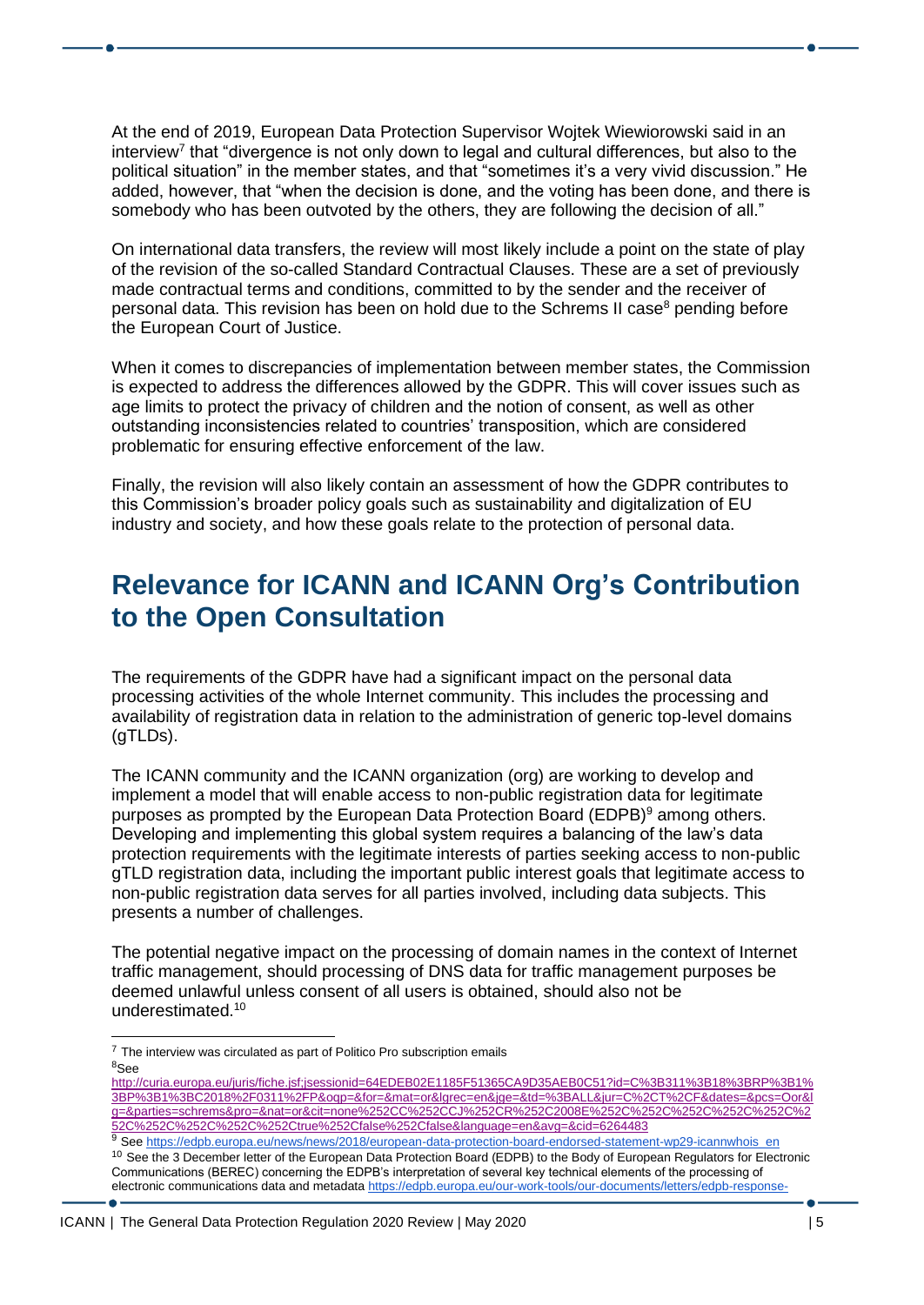ICANN org welcomed the opportunity to provide feedback in the course of the European Commission's GDPR evaluation initiative. While there are other GDPR provisions of concern for ICANN, ICANN org's submission<sup>11</sup> was focused on international transfers of personal data to non-EU countries and the cooperation mechanism between national data protection authorities, as the main topics of this review. Both availability of effective transfer mechanisms and efficient and consistent decision-making by supervisory authorities in matters of general application are particularly important when it comes to global operations such as the coordination of the Internet's unique identifiers that ICANN performs.

Additionally, ICANN org's submission included the topic of joint controllership, as currently great uncertainty exists as to the scope of joint controllership and the content of arrangements required between joint controllers. This, as also highlighted through the paper "Exploring a Unified Access Model for gTLD Registration Data"<sup>12</sup> submitted to the EDPB, is a matter that significantly affects the development and implementation of a WHOIS system, which includes multiple actors across the world and can meaningfully meet the public interest functionality the system is expected to serve at a global scale.

It is worth noting that other contributions were submitted to the open consultation referring to the WHOIS issue in addition to ICANN org's.

### <span id="page-5-0"></span>**Release of the Review**

The release of the 2020 evaluation report and review of the GDPR was delayed to June and is now scheduled for 3 June 2020.

[berec-request-guidance-revision-its-guidelines\\_en](https://edpb.europa.eu/our-work-tools/our-documents/letters/edpb-response-berec-request-guidance-revision-its-guidelines_en) and ICANN's technical analysis of the EDPB letter to BEREC <https://www.icann.org/en/system/files/files/octo-009-en.pdf>

<sup>12</sup> <https://www.icann.org/en/system/files/files/unified-access-model-gtld-registration-data-25oct19-en.pdf>

<sup>11</sup> See ICANN contribution a[t https://ec.europa.eu/info/law/better-regulation/have-your-say/initiatives/12322-Report-on-the](https://ec.europa.eu/info/law/better-regulation/have-your-say/initiatives/12322-Report-on-the-application-of-the-General-Data-Protection-Regulation/F514217)[application-of-the-General-Data-Protection-Regulation/F514217](https://ec.europa.eu/info/law/better-regulation/have-your-say/initiatives/12322-Report-on-the-application-of-the-General-Data-Protection-Regulation/F514217)